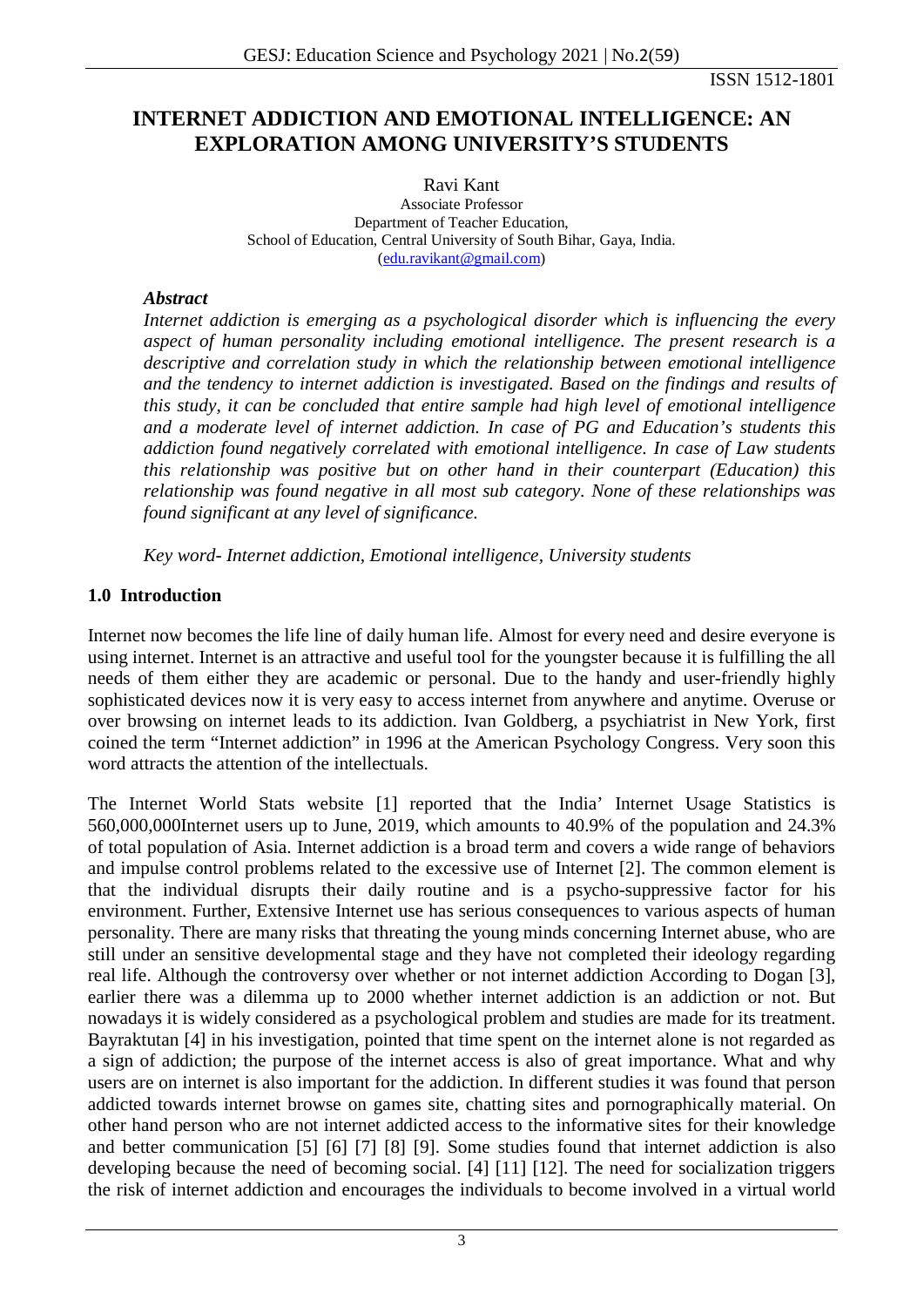by moving them away from the society within [12]. Some investigators found that internet addiction is not a disease but is it a psychological and behavioral disorder [13]. On other hand some investigator considered internet addiction claimed that cognitive component is responsible for the development of internet addiction [14] [15].

Samiari [16] stated that Emotional intelligence is a kind of emotional processing that involves evaluating the emotions of oneself and others, appropriate emotional expressions, and proper regulation, in order to improve the flow of life. The concept of emotional intelligence is a multifactor domain of a set of social skills and competencies that affects one's ability to recognize emotional understanding and management, problem solving, and adaptation, and effectively adapt the person to the needs and pressures and challenges of life [17]. Emotional Intelligence can be considered as the ability to validly reason about emotions and to use emotions and emotional knowledge to augment our thoughts [18]. Now internet is providing a platform for showing our emotions.

Some researchers found the negative effect of internet addiction on the students. Non-heavy users had an educational outcomes and learning than heavy users. The data suggested students who spend a significant amount of time online experience academic and learning difficulties [19]. Young cited in [19] suggested that excessive time spent on internet is adversely affected the student's educational activities i.e. homework, assignments, and also a healthy sleep

There is a debate on Internet addiction whether internet addition is creating hurdles in the socialization of the students or it is facilitating it. Many researchers found that internet is making the children isolate. Reaching to the real world by children is badly affected by internet or internet addiction. They are not interested in making real life relationship with others. The main argument is that the Internet will cut users off from genuine social relationships and ultimately lead to impoverished participation in social life [20] [21] [22].

But on the counter, some reseraches explored that internet has a potential ot enhance the social life of anyone. Internet is providing the several platform where anyone cadn established relationship with others, They can comminciate with others without any hesitation on the social media platform provided by the internet. [23] [24] [25]..

This investigation is an effort to find out the relationship between internet addiction and emotional intelligence among students of Indian university.

# **1.1 Objectives**

1. To study the level of Internet Addiction and Emotional Intelligence of University's students.

2. To study the relationship between Internet Addiction and Emotional Intelligence on the basis of gender, locality, level of course and School of study.

# **1.2 Hypotheses**

1. There will be no significance relationship between Internet Addiction and Emotional Intelligence of students on the basis of gender.

2. There will be no significance relationship between Internet Addiction and Emotional Intelligence of students on the basis of residential locality.

3. There will be no significance relationship between Internet Addiction and Emotional Intelligence of students on the basis of level of course pursuing.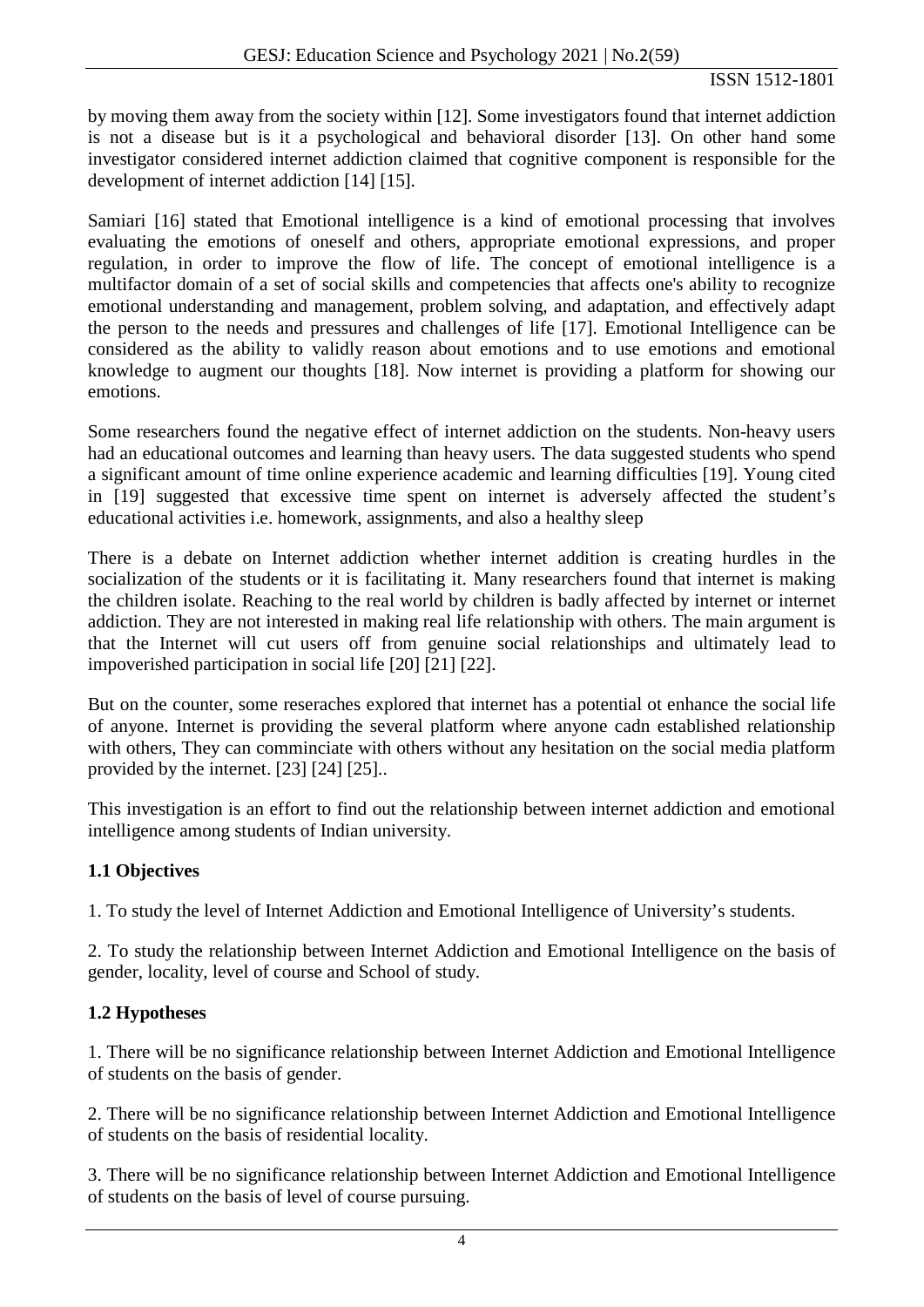### **2.0 Methodology**

### **2.1 Research Method**

In the execution of the present study, descriptive survey method of research was employed. This method has been the most popular and the most widely used research method in social sciences.

### **2.2 Population & Sample**

All students of UG & PG of studying under School of Education and School of Law & Governance of Central University of South Bihar, Gaya constituted population. More than 500 students are studying in both schools at different level of courses. A representative random sample was drawn from both schools by selecting 100 students from both schools. Hence sample was consisting 200 students.

### **2.3 Tools Used**

1. Internet Addiction Test: This scale was developed by Dr. Kimberley S. Young (1998). It consist 20 items related to Internet usage. Each of the item has five alternate answers (multiple choice) graded on five point scale on the usage dimension. All the items of this Internet addiction test are matter of Internet-behavior in daily life.

2. Emotional Intelligence Test: The instrument 'Developing Emotional Intelligence' by Weisinger was used to measure the emotional intelligence of the respondents. The instrument measures emotional intelligence. This instrument was used because studies had substantiated this instrument using executive data. In the first study, a confirmatory factor analysis-on data gathered from a sample of 466 executives supported the factor structure of Weisinger's five dimensions Emotional Intelligence Model with factor reliabilities from .72 to .80.

#### **3.0 Results**

The main objective of the study is to find out the level of Internet Addiction and emotional intelligence and their relationship among University's students. This study is planned and carried out to test the assumptions and tentative well defined hypotheses which may be accepted or rejected.

#### Table 1

**Group <sup>N</sup> Internet Addiction Level of addiction Emotional Intelligence Level of E.I.** Male 117 37.82 Rarely 107.40 High Female 83 31.49 Not<br>appl Not 107.79 High<br>applicable 107.79 Rural 66 36.66 Not<br>appl Not High<br>applicable 110.86 High Urban 134 34.47 Not Not 105.94 High<br>applicable 105.94 UG 156 36.11 Not 107.64 High

*Level of Internet Addiction & Emotional Intelligence (overall sample)*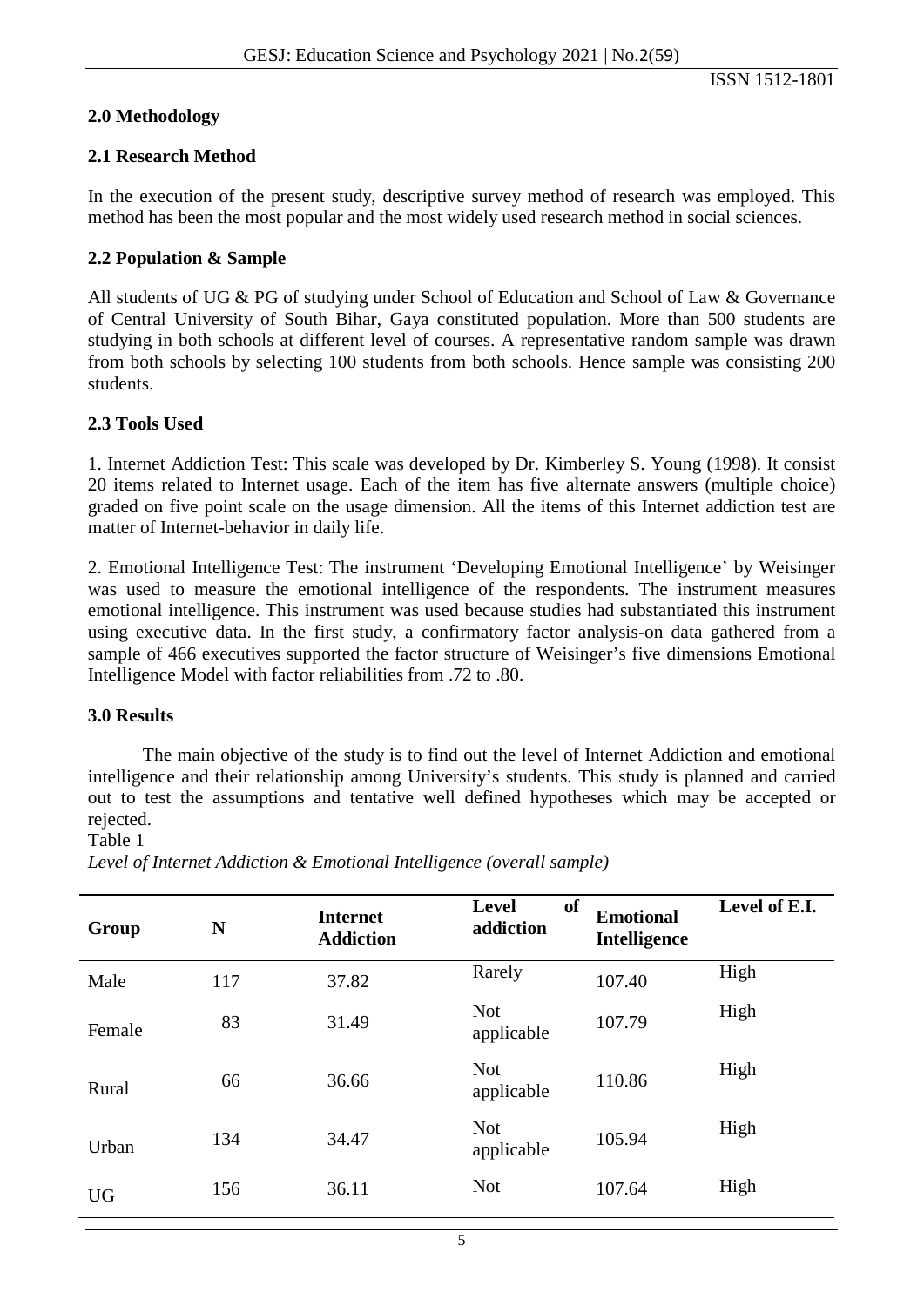|           |     |       |                          |        | ISSN 1512-1801 |
|-----------|-----|-------|--------------------------|--------|----------------|
|           |     |       | applicable               |        |                |
| PG        | 44  | 31.95 | <b>Not</b><br>applicable | 107.27 | High           |
| Education | 100 | 37.25 | Rarely                   | 111.62 | High           |
| Law       | 100 | 33.15 | <b>Not</b><br>applicable | 103.61 | High           |

According to Table 1 it is clear that all groups of students have a low level of internet addiction except Male group of total sample and all students of Education stream had internet addiction of rarely category, it means they are not addicted but close to become addictive.

In case of emotional intelligence all groups showed high level of emotional intelligence.

| Table 2                                                                           |
|-----------------------------------------------------------------------------------|
| Relationship between Internet Addiction & Emotional Intelligence (overall sample) |
|                                                                                   |

| Group     | N   | <b>Internet</b><br><b>Addiction</b> | <b>Emotional</b><br>Intelligence | r value | <b>Significance</b><br>at 0.01 |
|-----------|-----|-------------------------------------|----------------------------------|---------|--------------------------------|
| Male      | 117 | 37.82                               | 107.40                           | 0.19    | N.S.                           |
| Female    | 83  | 31.49                               | 107.79                           | 0.12    | N.S.                           |
| Rural     | 66  | 36.66                               | 110.86                           | 0.10    | N.S.                           |
| Urban     | 134 | 34.47                               | 105.94                           | 0.18    | N.S.                           |
| <b>UG</b> | 156 | 36.11                               | 107.64                           | 0.19    | N.S.                           |
| PG        | 44  | 31.95                               | 107.27                           | $-0.02$ | N.S.                           |
| Education | 100 | 37.25                               | 111.62                           | $-0.07$ | N.S.                           |
| Law       | 100 | 33.15                               | 103.61                           | 0.27    | N.S.                           |

Table 2 is showing the relationship between internet addiction and emotional intelligence of the whole sample. Male students had a positive relationship between internet addiction and emotional intelligence. Female group, rural group, urban group, UG group and Law group of students showed a positive relationship between internet addiction and emotional intelligence but this relationship in not significant in any case. But in case of PG students and Education's students relationship between internet addiction and emotional intelligence is negative, however this relationship is not significant at any level.

Table 3

*Relationship between Internet Addiction & Emotional Intelligence of students of School of Education* 

| Group | Internet<br><b>Addiction</b> | <b>Emotional</b><br><b>Intelligence</b> | r value | Significance at<br>0.01 |
|-------|------------------------------|-----------------------------------------|---------|-------------------------|
|       |                              |                                         |         |                         |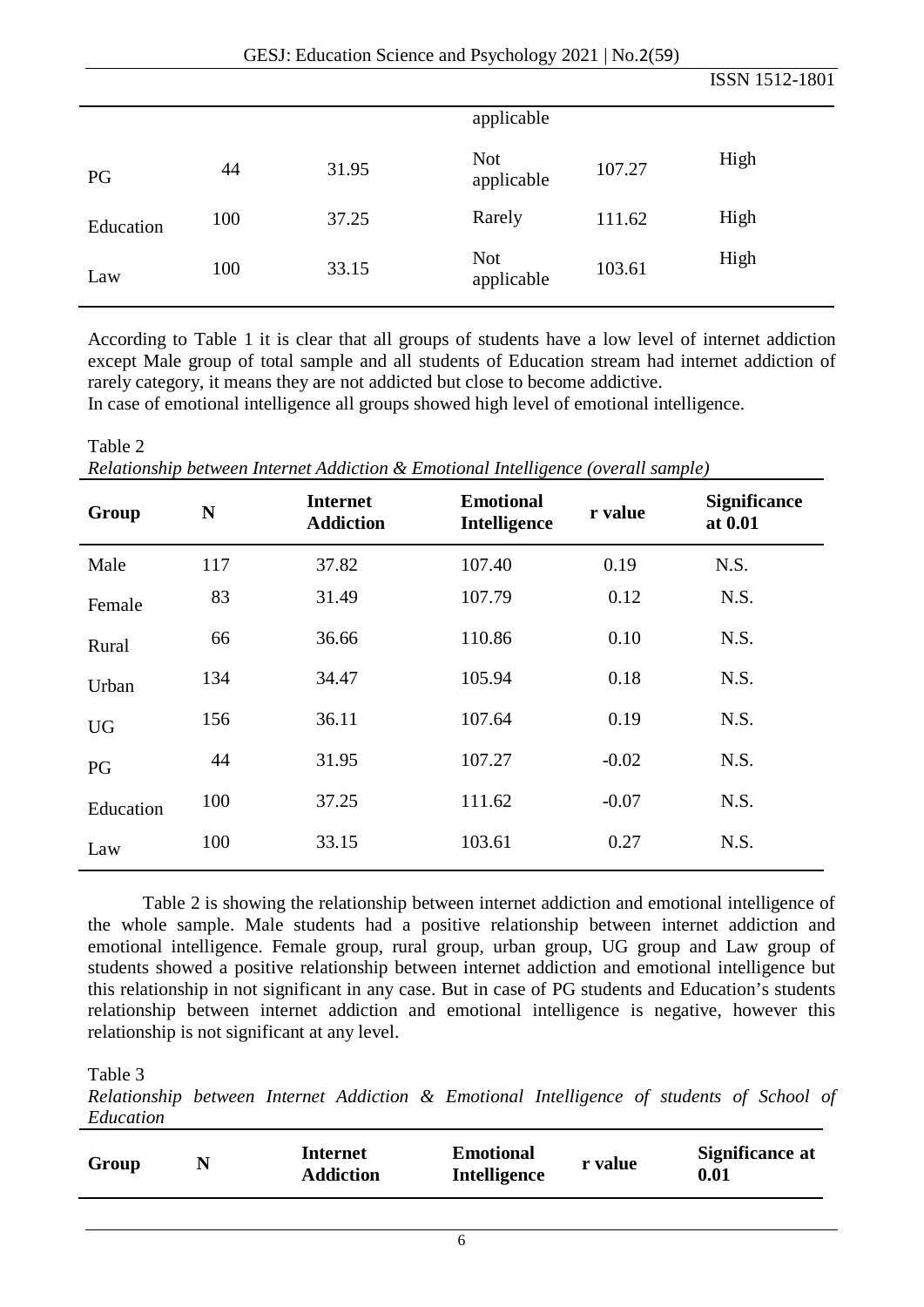|           | $OESJ$ . Equeation Science and Esychology 2021 [190.2(55)] |       |        |         |                |  |
|-----------|------------------------------------------------------------|-------|--------|---------|----------------|--|
|           |                                                            |       |        |         | ISSN 1512-1801 |  |
| Male      | 55                                                         | 39.25 | 108.87 | $-0.03$ | N.S.           |  |
| Female    | 45                                                         | 34.80 | 114.75 | $-0.07$ | N.S.           |  |
| Rural     | 44                                                         | 39.02 | 114.75 | $-0.25$ | N.S.           |  |
| Urban     | 56                                                         | 35.85 | 108.98 | 0.05    | N.S.           |  |
| <b>UG</b> | 66                                                         | 39.80 | 112.87 | $-0.07$ | N.S.           |  |
| PG        | 34                                                         | 32.29 | 108.82 | $-0.16$ | N.S.           |  |

GESJ: Education Science and Psychology  $2021 \mid N_0$   $2(59)$ 

Glimpses of Table 3 it can be observed clearly that only in case of Urban students relationship between internet addiction and emotional intelligence is positive. In all other cases this relationship is negative. So it can be concluded that students studying under school of education has a negative impact of internet addiction on their emotional intelligence. One reason behind this relationship may be that they are using internet without awareness of its negative impact.

#### Table 4

*Relationship between Internet Addiction & Emotional Intelligence of students of School of Law & Governance*

| Group     | N  | <b>Internet</b><br><b>Addiction</b> | <b>Emotional</b><br><b>Intelligence</b> | r value | <b>Significance</b><br>at 0.01 |
|-----------|----|-------------------------------------|-----------------------------------------|---------|--------------------------------|
| Male      | 62 | 36.56                               | 106.09                                  | 0.32    | N.S.                           |
| Female    | 38 | 27.57                               | 99.55                                   | 0.15    | N.S.                           |
| Rural     | 22 | 31.95                               | 103.09                                  | 0.44    | N.S.                           |
| Urban     | 78 | 33.48                               | 103.75                                  | 0.22    | N.S.                           |
| <b>UG</b> | 90 | 33.41                               | 103.81                                  | 0.26    | N.S.                           |
| PG        | 10 | 30.80                               | 106.80                                  | 0.41    | N.S.                           |

With the help of Table 4, it is clear that Law students have positive relationship with their internet addiction and emotional intelligence. No category is showing negative relationship. Again the found relationship is not significant in any case at any level of significance.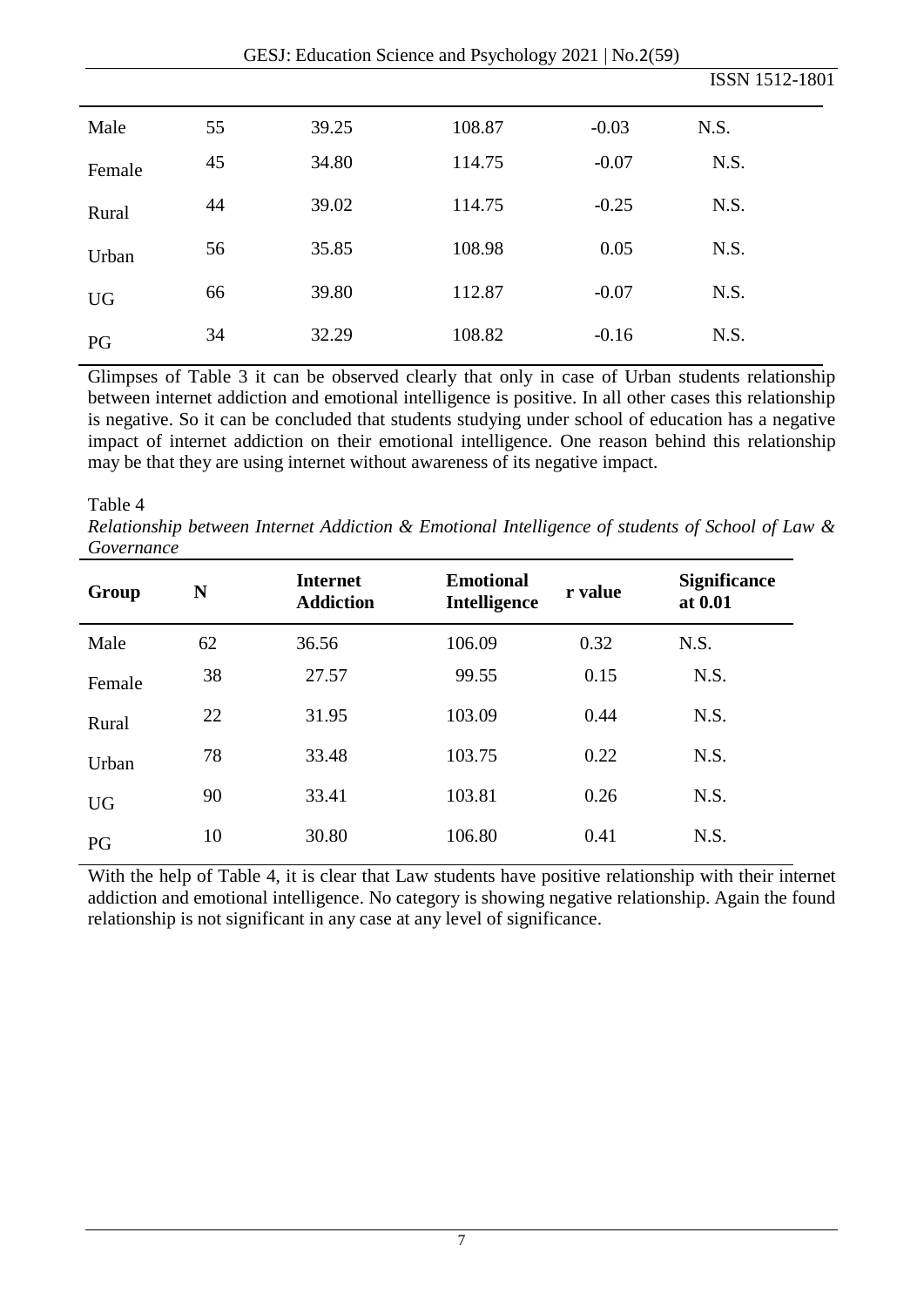### **Discussions**

Results of this study revealed that there is a significant difference in Internet Addiction of male and female students. [26] Also find same result in his study. Research of [27] supports this research finding that most of the youth and students are using Internet for their different needs. In this research it explored that every category of students had high level of emotional intelligence. In several category of sample Internet addiction is negatively correlated with emotional intelligence but this relationship was non-significant. Several researches like [17] [28] [29] [30] etc. are consistent with the findings of present research. Students of School of Education in each category showed a negative relationship between their Internet addiction and Emotional Intelligence. Similar results appeared in the study of Parker, where the Internet Addiction Scale negatively correlated with the Emotional Quotient Inventory Youth Version (EQ-i YV) [31].

It is clear by this research and others researches that Internet Addiction is a growing problem, not only students, but also for the younger generations. Because of the high exposure and easy access to Internet adolescents are becoming soft target of its negative effects. Due to this addiction their emotional behavior is also suffering. They are becoming more and more isolation from social contacts.

### **References**

- [1] World Internet stats Report 2019. Retrieved from <https://www.internetworldstats.com/stats3.htm#asia>
- [2] Piperopoulos, G.,. Dependencies and deviations: Gambling, alcoholism, drug addiction, mental disorders, crime. Athens: Self-publishing, 2002 [in Greek].
- [3] Doğan, A., İnternet Bağımlılığı Yaygınlığı, Yüksek Lisans Tezi, Dokuz Eylül Üniversitesi Eğitim Bilimleri Enstitüsü, İzmir. 2013
- [4] Bayraktutan, F., Aile İçi İlişkiler Açısından İnternet Kullanımı. Yayınlanmamış Yüksek Lisans Tezi, İstanbul Üniversitesi, Sosyal Bilimler Enstitüsü, Sosyal Yapı - Sosyal Değişime Bilim Dalı, İstanbul. 2005
- [5] Kim, S., Kim, R., A study of ınternet addiction: Status, causes, and remedies focusing on the alienation factor. International Journal of Human Ecology, 2002, 3(1), 1-19.
- [6] Murali, V., George, S., Lost online: An overview of ınternet addiction. Advances in Psychiatric Treatment, 2007, 13(1), 24-30.
- [7] Tvedt, H., Internet use and related factors among fifth-graders. Unpublished Master's Thesis. Umeå University, Department of Psychology. 2007
- [8] Chen, K., Chen, I., Paul, H., Explaining online bahavioral differences: An ınternet dependency perspective. The Journal of Computer Information Systems, 2001, 41(3), 59.
- [9] Tekdal, A., Çukurova Üniversitesi Bilgisayar Bilimleri Uygulama ve Araştırma Merkezi'ndeki internet laboratuarlarını kullanan öğrencilerin profili ve bazı değişkenler açısından incelenmesi. Yayınlanmamış yüksek lisans tezi, Çukurova Üniversitesi, Sosyal Bilimler Enstitüsü, Bilgisayar ve Öğretim Teknolojileri Eğitimi Anabilim Dalı, Adana. 2005
- [10]Esen, B.K., Akran Baskısı ve Algılanan Sosyal Destek Değişkenlerine Göre Ergenlerde İnternet Bağımlılığının Yordanması. 1. İstanbul: Uluslararası Bağımlılık Kongresi, 2007
- [11]Grohol, J., Internet Addiction Guide. 1999, Available from: [http://psychcentral.com/netaddiction.](http://psychcentral.com/netaddiction)
- [12]Thatcher, A., Goolam, S. (2005), Development and psychometric properties of the problematic internet use questionnaire. South African Journal of Psychology, 35(4), 793- 809.